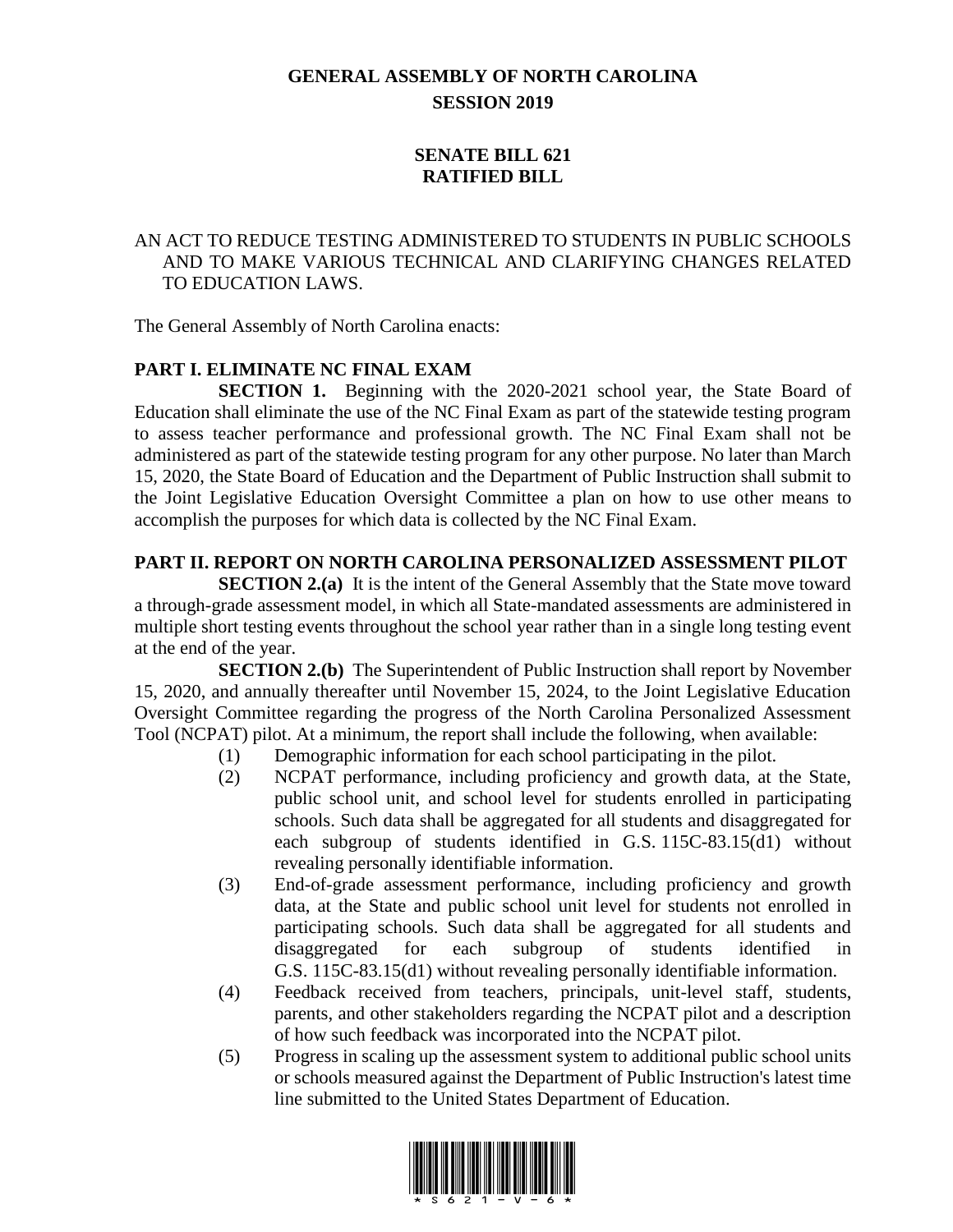- (6) Description of how the participation of any additional schools or public school units in that year contributed to progress toward achieving high-quality and consistent implementation across demographically diverse public school units.
- (7) The most recent Innovative Assessment Demonstration Authority Annual Performance Report submitted to the United States Department of Education.
- (8) Any communications received from the United States Department of Education related to the NCPAT pilot.
- (9) Progress in developing a plan to replace the science end-of-grade assessments in fifth and eighth grade with through-grade assessments after the completion of the NCPAT pilot.
- (10) Progress in developing a plan to replace all end-of-course assessments with through-grade assessments for State-mandated high school assessments after the completion of the NCPAT pilot.
- (11) Recommendations on any changes needed in State law to continue implementation of through-grade assessments statewide after the completion of the NCPAT pilot.

**SECTION 2.(c)** Notwithstanding any other provision of law, the State Board of Education and the Superintendent of Public Instruction may supervise and administer the NCPAT pilot in fulfillment of the State's Innovative Assessment Demonstration Authority granted by the United States Department of Education.

## **PART III. PLAN TO REDUCE STANDARDIZED TESTING BY LOCAL SCHOOL ADMINISTRATIVE UNITS**

**SECTION 3.(a)** G.S. 115C-174.12 reads as rewritten:

## "**§ 115C-174.12. Responsibilities of agencies.**

… (d1) In each even-numbered year, each local board of education shall review all local standardized testing administered to students by the local school administrative unit at the direction of the local board of education for the prior two school years, in order to determine the number of tests administered to students and the number of hours required for students to complete the tests. If the average over the prior two-year period of either (i) the number of tests administered or (ii) the number of hours required for students to complete the tests exceeds the State average over the prior two-year period, as published pursuant to subsection (e1) of this section, the local board of education shall submit to the Department of Public Instruction and the State Board of Education, by October 1 of the even-numbered year, a plan to eliminate certain local standardized testing in order to ensure that neither the number of tests nor the number of hours required for students to complete the tests exceeds the State average. The State Board of Education shall waive the requirement that a local board develop and submit a plan if the State Board finds that the local board has made significant progress toward reducing local testing to the State average.

(e) By November 1 of each year, the State Board of Education shall submit a report to the Joint Legislative Education Oversight Committee containing information regarding the statewide administration of the testing program, including the number and type of tests and the testing schedule, and a summary of any local testing programs reported by local boards of education to the State Board of Education in accordance with subsection (d) of this section. The report shall also include a summary of any local plans provided to the State Board in accordance with subsection (d1) of this section.

(e1) By September 1 of each year, the Superintendent of Public Instruction shall publish on the Web site of the Department of Public Instruction  $a$ -the following: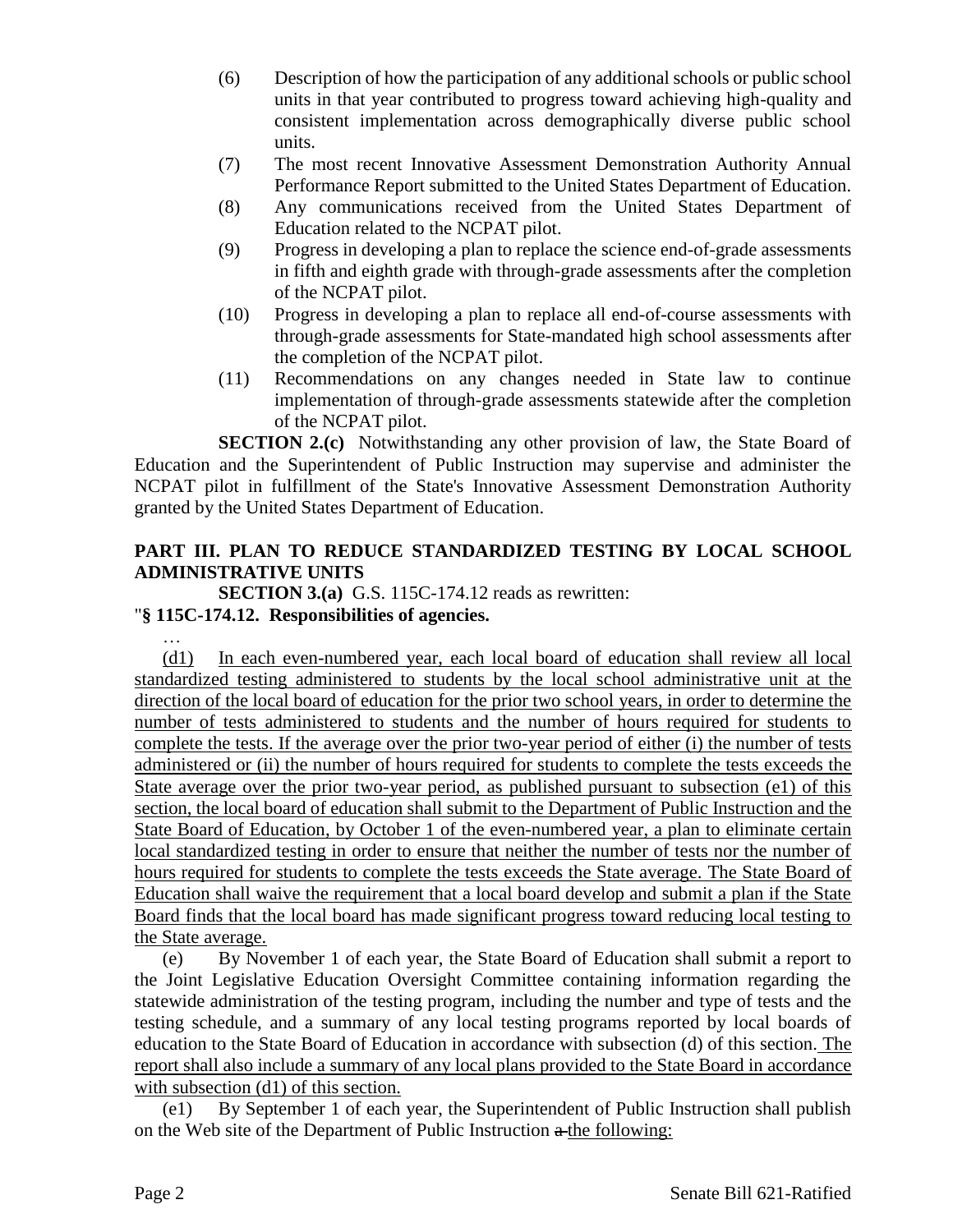- (1) A uniform calendar that includes schedules for State-required testing and reporting results of tests for at least the next two school years, including estimates of the average time for administering State-required standardized tests. The uniform calendar shall be provided to local boards of education in an electronic format that allows each local board of education to populate the calendar with, at a minimum, the information required by subsection (d) of this section. The uniform calendar shall be searchable by local school administrative unit and denote whether a test on the calendar is required by the State or required by a local board of education.
- (2) For the local standardized testing information populated by local boards of education under subdivision (1) of this subsection, a summary of the nature and extent of the local testing, including the average over the prior two-year period of (i) the number of tests administered and (ii) the number of hours required for students to complete the tests."

**SECTION 3.(b)** This section applies beginning with reports issued in 2020 based on data from the 2019-2020 school year.

### **PART IV. REQUIRE LOCAL FUNDING FOR ECONOMICALLY DISADVANTAGED STUDENTS FOR GRADUATION PROJECTS**

**SECTION 4.(a)** G.S. 115C-12(9d) reads as rewritten:

"(9d) Power to Develop Exit Standards and Graduation Requirements. –

- …
- b. The following restrictions apply to the Board regarding Algebra I and high school graduation projects:
	- …
	- 2. The Board shall not require any student to prepare a high school graduation project as a condition of graduation from high school; local boards of education may, however, require their students to complete a high school graduation project.as provided in G.S. 115C-47(54a)."
- **SECTION 4.(b)** G.S. 115C-47 is amended by adding a new subdivision to read:
- "(54a) To ensure funding for graduation projects. A local board of education shall not require a high school graduation project as a condition of graduation from high school unless the board provides from local funds a method of reimbursement of up to seventy-five dollars (\$75.00) for expenses related to the high school graduation project for any student identified as an economically disadvantaged student."

**SECTION 4.(c)** This section is effective when it becomes law and applies beginning with the 2019-2020 school year.

## **PART V. EXAMINATION OF THIRD GRADE ENGLISH LANGUAGE ARTS ASSESSMENTS TO BETTER MEET GOALS OF READ TO ACHIEVE**

**SECTION 5.** The Department of Public Instruction shall examine the End-of-Grade English Language Arts assessment administered in third grade as compared to the Read to Achieve alternative assessment in order to determine whether the End-of-Grade English Language Arts assessment should be modified to better meet the goals of Read to Achieve, pursuant to Part 1A of Article 8 of Chapter 115C of the General Statutes. Based on its examination, the Department shall develop any modifications needed. No later than March 15, 2020, the Department shall report to the Joint Legislative Education Oversight Committee on the results of its examination and any modifications developed.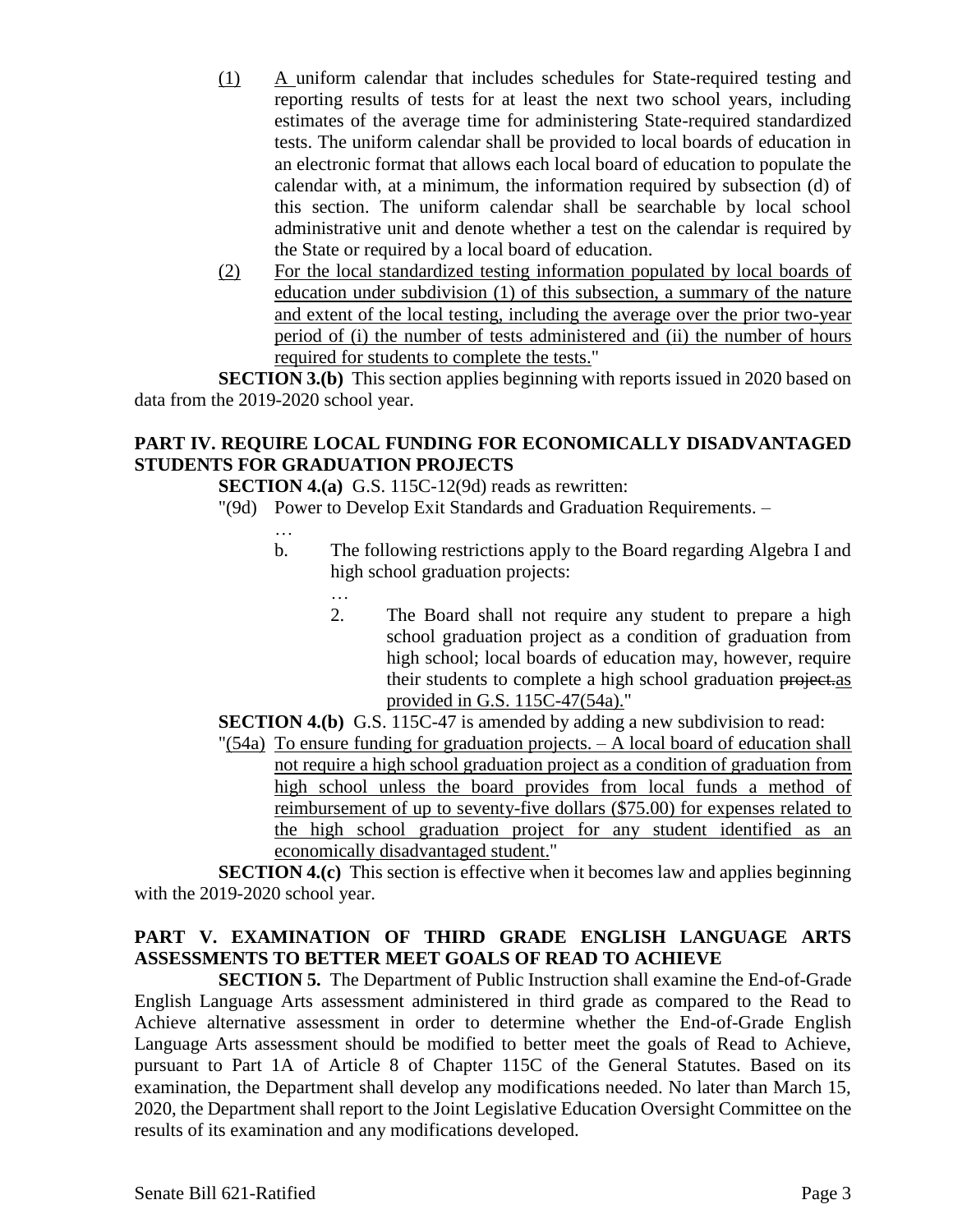#### **PART VI. COMPETENCY-BASED ASSESSMENTS AND TEACHING MODEL**

**SECTION 6.** Pursuant to the intent of the General Assembly expressed in Section 8.12 of Session Law 2015-241, the State Board of Education shall determine and analyze the steps necessary to transition to a competency-based assessment and teaching model for all elementary and secondary students. Based on its analysis, the State Board shall recommend transition steps that accomplish the following competency-based objectives:

- (1) Students advance upon mastery.
- (2) Competencies are broken down into explicit and measurable learning objectives.
- (3) Assessment is meaningful for students, accomplishes the goals of the statewide testing program for measuring student achievement and student growth, and complies with the conditions of federal grant funds.
- (4) Students receive differentiated support based on their learning needs.
- (5) Learning outcomes emphasize competencies that include the application and creation of knowledge.

In conducting its analysis, the State Board shall examine (i) competency-based assessments in other states, including potential benefits and obstacles to implementing similar systems in North Carolina, (ii) the relationship between competency-based assessments and innovative teaching methods utilized in North Carolina schools, and (iii) any other considerations the Board deems relevant to transitioning to a competency-based assessment and teaching model. No later than May 15, 2020, the State Board shall submit a report of its analysis and recommended transition steps to the Joint Legislative Education Oversight Committee.

### **PART VII. CLARIFICATION OF DEFINITION OF HIGH-NEED RETIRED TEACHERS**

**SECTION 7.(a)** G.S. 115C-302.4, as enacted by Section 1 of S.L. 2019-110, reads as rewritten:

### "**§ 115C-302.4. High-need retired teachers.**

- (a) Definitions. The following definitions apply in this section:
	- (1) High-need retired teacher. A beneficiary of the Teachers' and State Employees' Retirement System of North Carolina who meets both of the following requirements:
		- a. Retired on or before February 1, 2019, after attaining (i) the age of at least 65 with five years of creditable service, (ii) the age of at least 60 with 25 years of creditable service, or (iii) 30 years of creditable service.
		- b. Is reemployed by a local board of education to teach provide classroom instruction as a teacher, as defined in G.S. 135-1(25), employed on an annual contract to provide classroom instruction exclusively at a high-need school.school or schools.
	- …."

**SECTION 7.(b)** G.S. 135-3(8)g., as enacted by Section 2(a) of S.L. 2019-110, reads as rewritten:

> "g. Notwithstanding sub-subdivisions c. and d. of this subdivision, the computation of postretirement earnings of a beneficiary under this subdivision, who retired on or before February 1, 2019, and who has been retired at least six months, shall not include earnings while the beneficiary is employed to teach as a high-need retired teacher, as defined under G.S.  $115C-302.4(a)(1)$ . G.S.  $115C-302.4(a)(1)$ , and the beneficiary shall not be restored to service as a teacher or employee. The Department of Public Instruction shall certify to the Retirement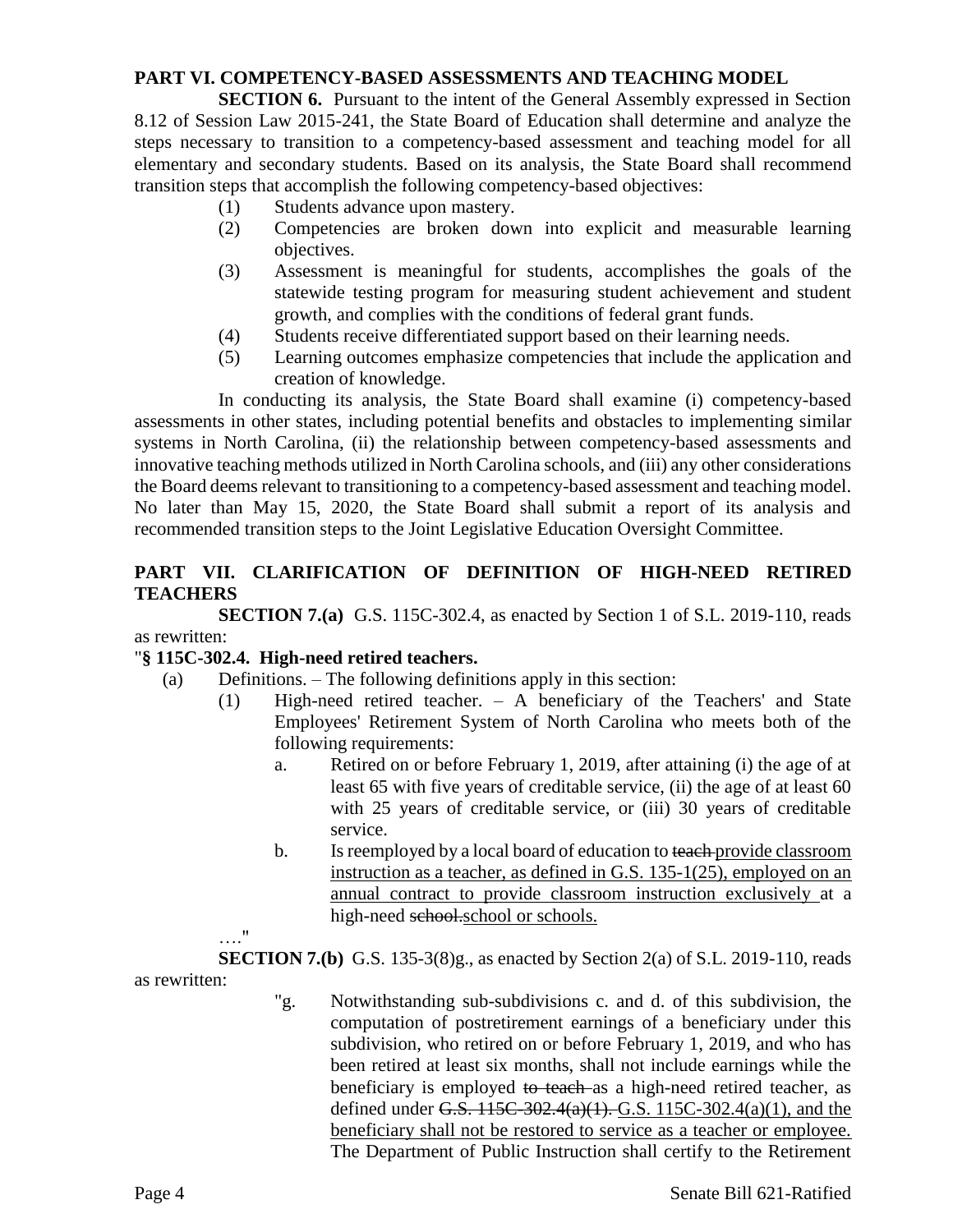System that a beneficiary is employed to teach by a local board of education as a high-need retired teacher, as defined under G.S. 115C-302.4(a)(1). Beneficiaries employed under this sub-subdivision are A local board of education shall inform the Retirement System, no later than September 15 annually, if it will not employ high-need retired teachers, as defined under G.S. 115C-302.4(a)(1), for that school year. The retirement allowance of a beneficiary who retired on an early or service retirement shall not cease due to reemployment as a high-need retired teacher, as defined under G.S. 115C-302.4(a)(1). A beneficiary reemployed as a high-need retired teacher is not entitled to any benefits otherwise provided under this Chapter as a result of this period of employment." **SECTION 7.(c)** Section 5 of S.L. 2019-110 reads as rewritten:

"**SECTION 5.(a)** The State Treasurer shall seek a private letter ruling from the Internal Revenue Service to determine if the provisions of this section act relating to the computation of postretirement earnings of retired teachers jeopardize the status of the Teachers' and State Employees' Retirement System.

"**SECTION 5.(b)** If the Internal Revenue Service determines that the provisions of G.S. 135-3(8)g., as enacted by this section, act, relating to the computation of postretirement earnings of retired teachers jeopardize the status of the Teachers' and State Employees' Retirement System of North Carolina under the Internal Revenue Code, then this section act is repealed 30 days from on the last day of the month following the month of receipt of that determination by the State Treasurer. Upon receipt of that determination, the State Treasurer shall notify the Revisor of Statutes of the determination and the date of receipt. Within three business days of receipt of the determination, the State Treasurer shall notify all local school administrative units of the repeal of this section act and shall publicly notice the receipt of this information on the Department of State Treasurer's Web site. Within three business days of receipt of the notice from the State Treasurer, a local school administrative unit shall notify all high-need retired teachers employed by its local board of education of the repeal of this section.act.

"**SECTION 5.(c)** Notwithstanding any other provision of law to the contrary, in order to pay costs associated with the administration of the provisions of this section, act, the Retirement Systems Division of the Department of State Treasurer may increase receipts from the retirement assets of the Teachers' and State Employees' Retirement System or pay costs associated with the administration directly from the retirement assets. Costs associated with the administration of the provisions of this section act shall not exceed fifty thousand dollars (\$50,000) to obtain the private letter ruling from the Internal Revenue Service required under subsection (a) of this section.

…."

**SECTION 7.(d)** If S.L. 2019-110 is repealed pursuant to the requirements of Section 5 of that act, this section is repealed on the same date as the repeal of S.L. 2019-110.

**SECTION 7.(e)** If House Bill 966, 2019 Regular Session, becomes law, Section 38.25 of House Bill 966, 2019 Regular Session, is repealed.

**SECTION 7.(f)** This section becomes effective July 1, 2019, and expires June 30, 2021.

### **PART VIII. CLARIFYING CHANGES TO TEACHER LICENSURE LAWS**

**SECTION 8.(a)** G.S. 115C-270.15, as amended by Section 1.1 of S.L. 2019-71, reads as rewritten:

"**§ 115C-270.15. Examination requirements for initial professional licenses.requirements.**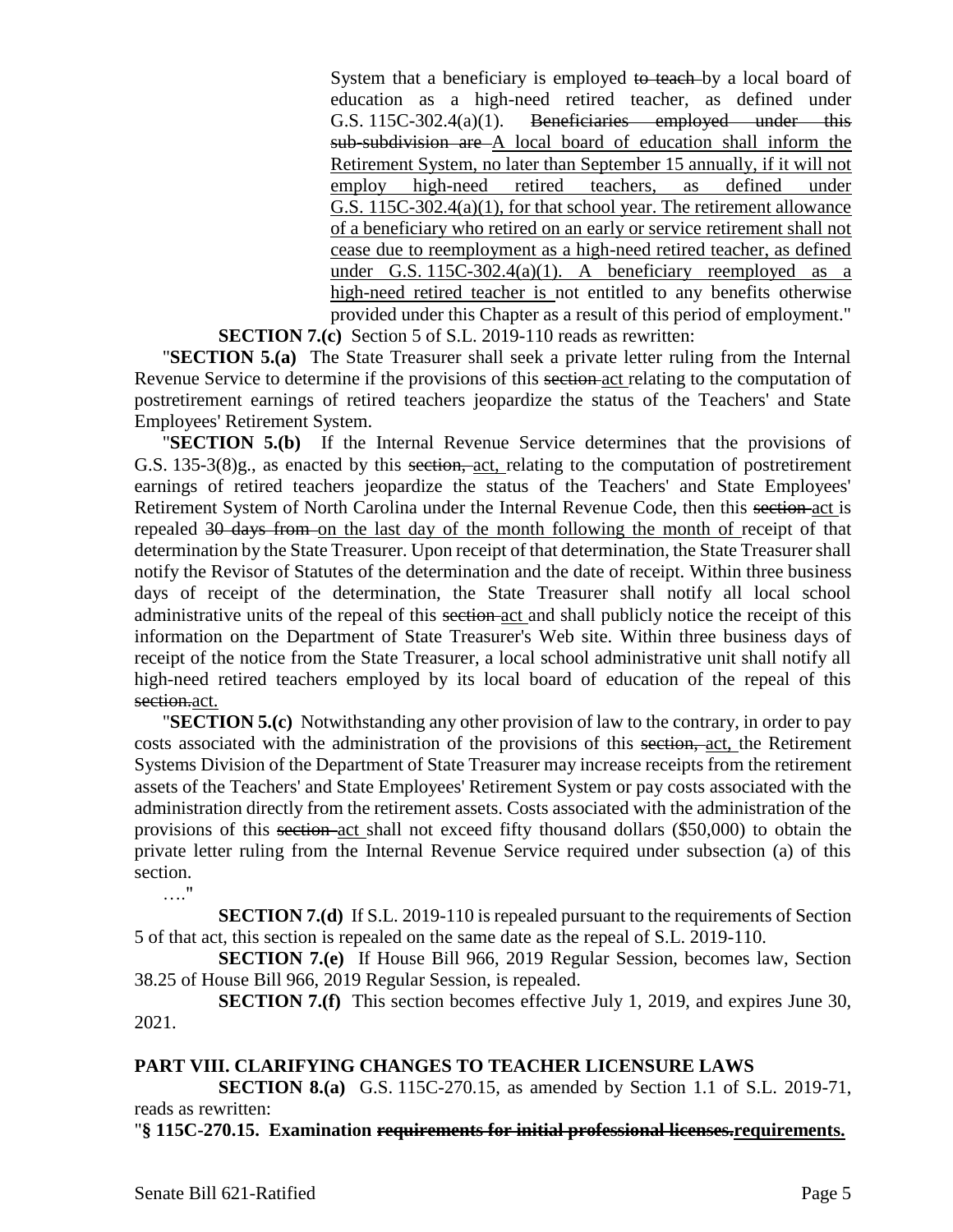(a) Examination Score Requirements. – The State Board of Education shall require an applicant for an initial professional license (IPL) or a residency license (RL) to demonstrate the applicant's academic and professional preparation by achieving a prescribed minimum score on a standard examination appropriate and adequate for that purpose. Elementary education (K-6) and special education general curriculum teachers shall also achieve a prescribed minimum score on subtests or standard examinations specific to teaching reading and mathematics.

(b) Establishment of Minimum Scores. – The State Board shall adopt rules that establish the minimum scores for any required standard examinations and other measures necessary to assess the qualifications of professional educators as required under this section. For purposes of this section, the State Board shall not be subject to Article 2A of Chapter 150B of the General Statutes. At least 30 days prior to changing any rule adopted under this section, the State Board shall provide written notice to all recognized educator preparation programs and to all local boards of education. The written notice shall include the proposed revised rule. The State Board of Education shall make any required standard initial professional licensure exam examination rigorous and raise the prescribed minimum score as necessary to ensure that each applicant has received high-quality academic and professional preparation to teach effectively.

Time Line for Completion of Examinations. – The State Board of Education shall permit an applicant to fulfill any such examination requirement before or during the third year of the IPL, licensure, provided the applicant took the examination at least once during the first year of the license.licensure.

(d) Monitoring Compliance.  $-$  For teachers with an IPL, the The State Board shall direct the Department of Public Instruction to monitor the teachers' compliance with this section throughout the duration of the IPL. section. In the event a teacher is not in compliance with any of the requirements of this section, the Department shall notify the teacher.

(e) Conversion to Continuing Professional License. – The State Board shall not convert an IPL or RL to a continuing professional license for a teacher who has not fulfilled the examination requirements of this section."

**SECTION 8.(b)** G.S. 115C-270.20(a)(4a), as enacted by Section 2.1 of S.L. 2019-71, reads as rewritten:

- "(4a) Limited license. A three-year nonrenewable license issued to an individual who meets the requirements of this subdivision. A limited license shall only be requested by the local board of education currently employing or seeking to employ the individual and shall be used for continued employment only in that local school administrative unit. The State Board shall not require individuals to demonstrate preparation through achieving a prescribed minimum score on a standardized examination for a limited license. To receive a limited license, one of the following shall be met:
	- a. IPL In-state licensee. Both of the following are met:
		- 1. The individual was issued an IPL, IPL or RL, but did not qualify for a CPL under G.S. 115C-270.15(e).failed to fulfill examination requirements under G.S. 115C-270.15 after three years of licensure.
		- 2. The local board of education submits to the State Board an affidavit stating that the teacher is currently employed by that local board, is an effective teacher, and will be encouraged to continue to pursue a CPL. The affidavit shall be signed by both the principal and superintendent for the school to which the teacher is currently assigned.
	- b. Out-of-state licensee. Both of the following are met:
		- 1. The individual holds current teacher licensure in another state that is in good standing.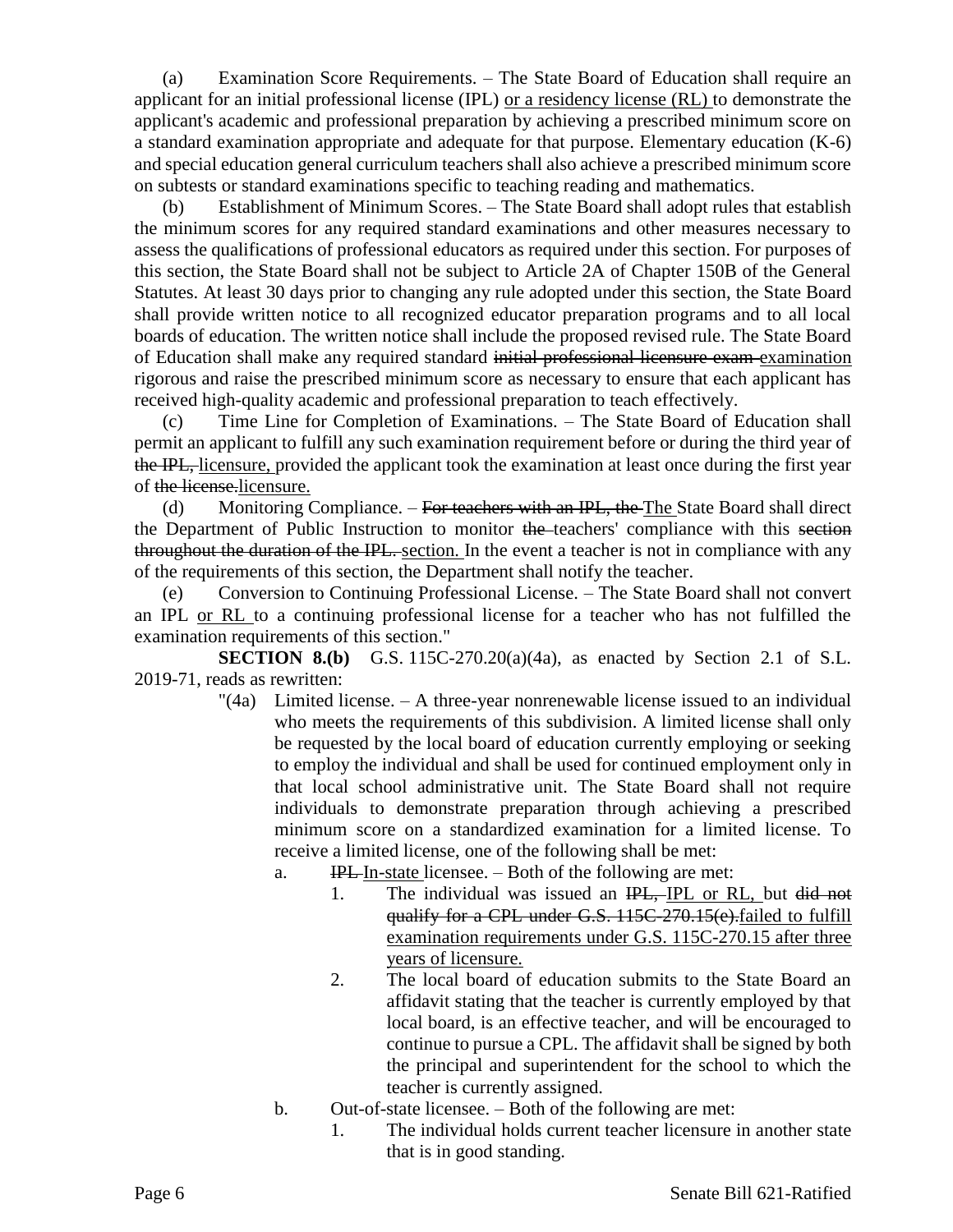2. The local board of education submits to the State Board an affidavit stating that the local board seeks to employ the teacher, that the teacher has been employed as a licensed teacher in another state for at least three years, and that the teacher will be encouraged to pursue an IPL or CPL, as appropriate for that teacher. The affidavit shall be signed by the superintendent for the local board of education seeking to employ the teacher."

**SECTION 8.(c)** An individual with a lateral entry license shall be deemed to meet the requirements of G.S.  $115C-270.20(a)(4a)$  if the following criteria are met:

- (1) The individual would have been issued a continuing professional license but for the failure to fulfill examination requirements set by the State Board of Education.
- (2) The local board of education submits to the State Board an affidavit stating that the teacher is currently employed by that local board, is an effective teacher, and will be encouraged to continue to pursue a CPL. The affidavit shall be signed by both the principal and superintendent for the school to which the teacher is currently assigned.

**SECTION 8.(d)** Section 1.2 of S.L. 2019-71 reads as rewritten:

"**SECTION 1.2.** Elementary Effective June 30, 2019, elementary education (K-6) or special education general curriculum teachers with an initial professional license-license, lateral entry license, or residency license that is set to expire June 30, 2019, due to the failure to fulfill the licensure examination requirements pursuant to G.S. 115C-270.15, shall be granted an extension until June 30, 2020."

**SECTION 8.(e)** Section 1.3 of S.L. 2019-71 reads as rewritten:

"**SECTION 1.3.** G.S. 115C-270.15(c), as amended by this act, shall apply to individuals holding an initial professional license on or after the effective date of this act. The State Board shall comply with G.S. 115C-270.15(d), as enacted by this act, beginning with applicants for teacher licensure on or after July 1, 2019."

**SECTION 8.(f)** Section 6 of S.L. 2019-71 reads as rewritten:

"**SECTION 6.** This act is effective when it becomes law and, except as otherwise provided in this act, applies beginning with applications for teacher licensure submitted on or after the eighteenth day following the effective date of this act."

**SECTION 8.(g)** This section applies to individuals holding or seeking licensure on or after the effective date of this act.

### **PART IX. EFFECTIVE DATE**